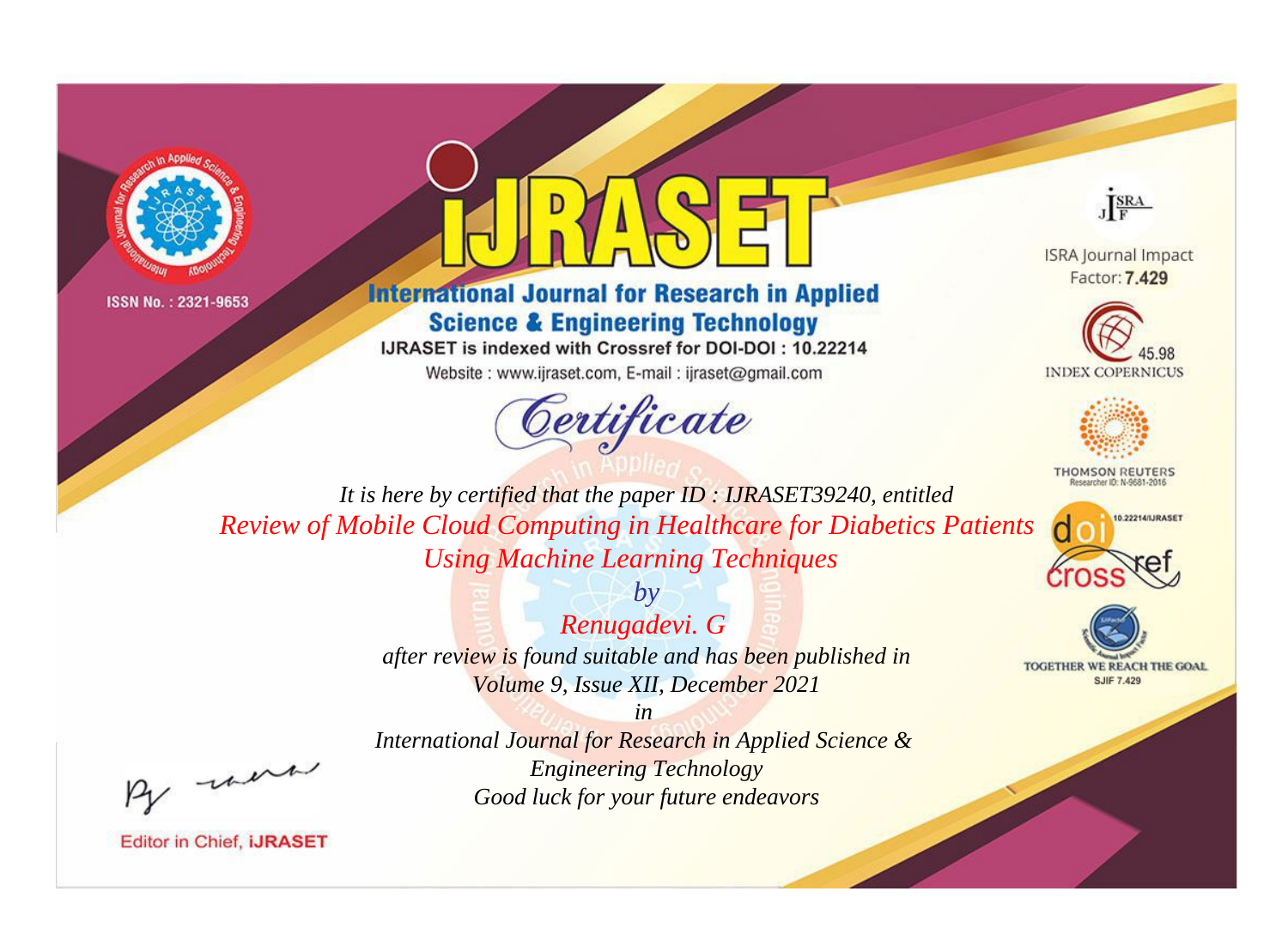



## **International Journal for Research in Applied Science & Engineering Technology**

IJRASET is indexed with Crossref for DOI-DOI: 10.22214

Website: www.ijraset.com, E-mail: ijraset@gmail.com



JERA

**ISRA Journal Impact** Factor: 7.429





**THOMSON REUTERS** 



TOGETHER WE REACH THE GOAL **SJIF 7.429** 

It is here by certified that the paper ID: IJRASET39240, entitled **Review of Mobile Cloud Computing in Healthcare for Diabetics Patients Using Machine Learning Techniques** 

> $b\nu$ Sasi Kala Rani K after review is found suitable and has been published in Volume 9, Issue XII, December 2021

were

International Journal for Research in Applied Science & **Engineering Technology** Good luck for your future endeavors

 $in$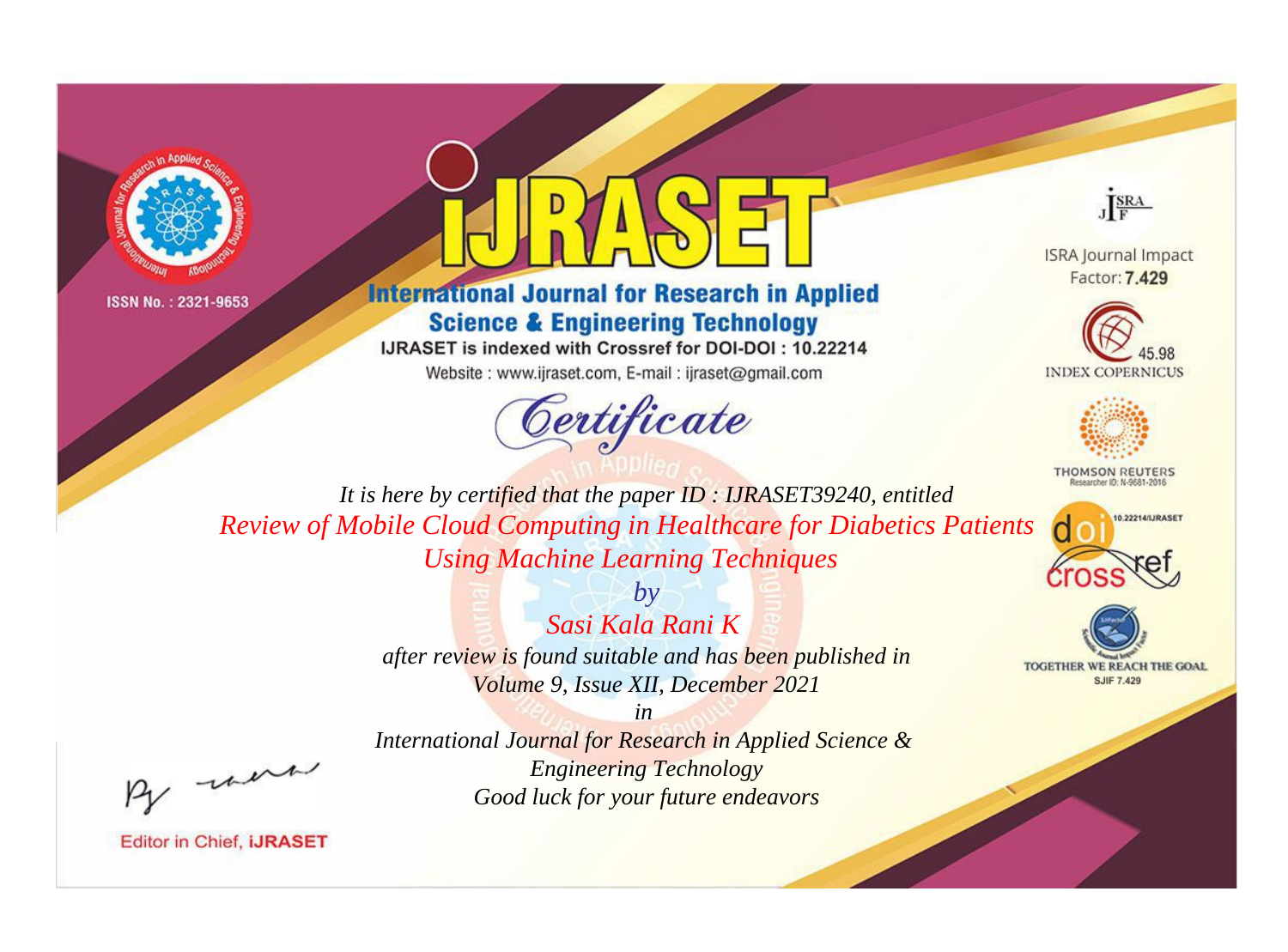



## **International Journal for Research in Applied Science & Engineering Technology**

IJRASET is indexed with Crossref for DOI-DOI: 10.22214

Website: www.ijraset.com, E-mail: ijraset@gmail.com



JERA

**ISRA Journal Impact** Factor: 7.429





**THOMSON REUTERS** 



TOGETHER WE REACH THE GOAL **SJIF 7.429** 

It is here by certified that the paper ID: IJRASET39240, entitled **Review of Mobile Cloud Computing in Healthcare for Diabetics Patients Using Machine Learning Techniques** 

> $b\nu$ Gowthamani R after review is found suitable and has been published in Volume 9, Issue XII, December 2021

 $in$ International Journal for Research in Applied Science & **Engineering Technology** Good luck for your future endeavors

were